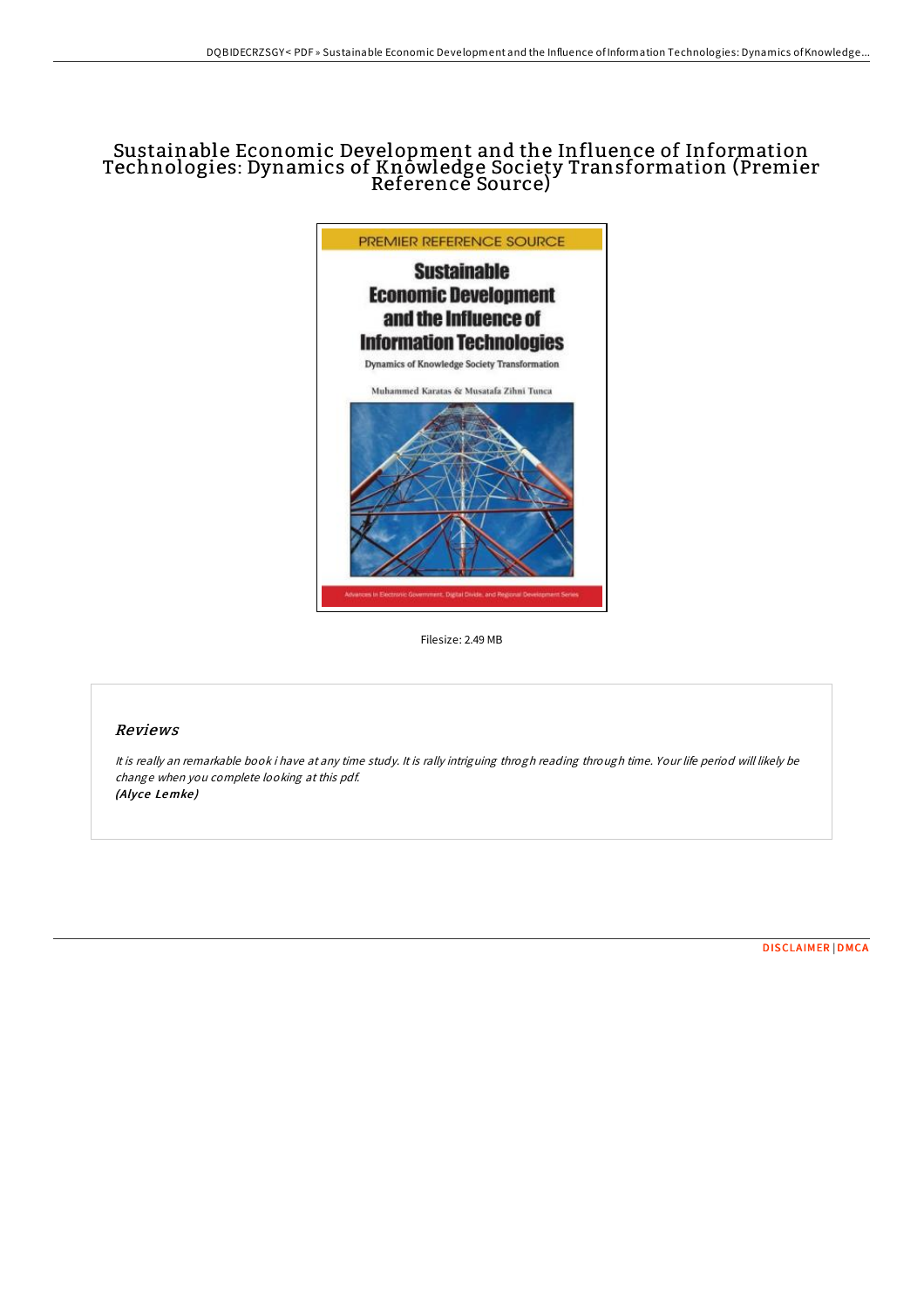## SUSTAINABLE ECONOMIC DEVELOPMENT AND THE INFLUENCE OF INFORMATION TECHNOLOGIES: DYNAMICS OF KNOWLEDGE SOCIETY TRANSFORMATION (PREMIER REFERENCE SOURCE)



To get Sustainable Economic Development and the Influence of Information Technologies: Dynamics of Knowledge Society Transformation (Premier Reference Source) eBook, please access the hyperlink beneath and download the ebook or get access to additional information that are have conjunction with SUSTAINABLE ECONOMIC DEVELOPMENT AND THE INFLUENCE OF INFORMATION TECHNOLOGIES: DYNAMICS OF KNOWLEDGE SOCIETY TRANSFORMATION (PREMIER REFERENCE SOURCE) ebook.

Information Science Reference, 2010. Condition: New. 416 pp., Hardcover, new in shrink wrap,

 $\Box$  Read Sustainable Economic Development and the Influence of Information Technologies: [Dynamics](http://almighty24.tech/sustainable-economic-development-and-the-influen.html) of Kno wledge Society Transformation (Premier Reference Source) Online **Download PDF Sustainable Economic Development and the Influence of Information Technologies: [Dynamics](http://almighty24.tech/sustainable-economic-development-and-the-influen.html) of** Kno wledge Society Transformation (Premier Reference Source)